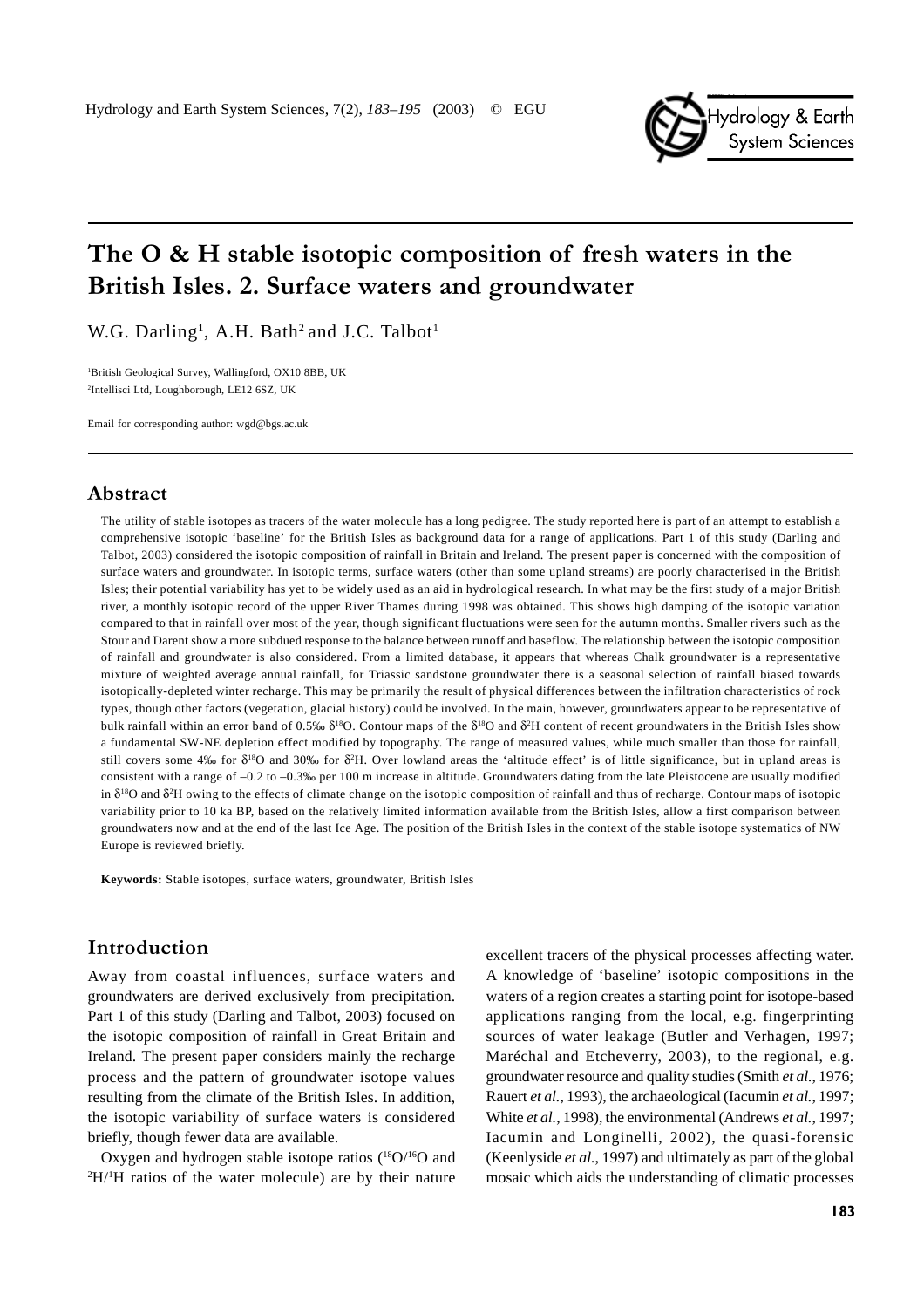(Rozanski *et al.,* 1993; Hoffmann *et al.*, 2000). In contrast to some areas of Europe, such as Germany and Italy (Förstel and Hützen, 1983; Longinelli and Selmo, 2003), the stable isotopic variations of waters in the British Isles have hitherto not been summarised in any systematic way. However, the compilation of isotopic datasets by the British Geological Survey (BGS) over the past 25 years combined with (relatively scarce) published studies by other researchers makes it possible for the present paper to attempt a synthesis. Although there are rather few data for Ireland in comparison to Great Britain, enough have been obtained to permit a study of the British Isles as a whole.

# Sampling and analysis

Unfiltered water samples were collected and stored in glass bottles with rubber-lined metal caps, usually of 7 ml or 28 ml capacity to provide adequate volume for the separate analysis of 18O/16O and 2 H/1 H. Analysis was carried out using standard preparation techniques followed by isotope ratio measurement on VG-Micromass 602E or Optima mass spectrometers. All data considered in this paper are expressed in ‰ with respect to Vienna Standard Mean Ocean Water (VSMOW) on the delta scale:

$$
\delta = \left[ (R_{\text{sample}} / R_{\text{standard}}) - 1 \right] \times 10^3 \tag{1}
$$

where  $R_{\text{sample}}$  is the <sup>18</sup>O/<sup>16</sup>O or <sup>2</sup>H/<sup>1</sup>H ratio of the sample, and R<sub>standard</sub> the corresponding ratio in VSMOW. Analytical precisions are better than  $\pm$  0.2‰ for  $\delta^{18}$ O and  $\pm$  2‰ for δ2 H.

# **Results and discussion**

SURFACE WATERS

#### *General background*

Surface waters may originate more or less directly from rainfall by runoff, or via groundwater discharge, or by some combination of both. Runoff is likely to suffer less 'damping' of rainfall isotopic variability than aquifer discharge, though the effects are still fairly pronounced (e.g. Ogunkoya and Jenkins, 1991). Once these waters are exposed to the atmosphere in waterways or lakes, they are potentially subject to modification by evaporative fractionation (e.g. Clark and Fritz, 1997). The kinetic processes involved tend to cause isotopic ratios to deviate in a correlated way from values approximately consistent with the World Meteoric Line (WML) of Craig (1961), which has a  $\delta^2$ H versus  $\delta^{18}$ O slope of 8, to values that define a lower slope. Slope values depend critically on atmospheric humidity, with the lowest slopes produced by lowest humidity. The amount of evaporation on the other hand is indicated by the displacement of the sample along the evaporative line, which in extreme cases can result in positive δ-values (e.g. Clark and Fritz, 1997). Clearly, lakes are more likely than rivers to suffer evaporative modification since residence times will normally be longer, thus allowing time for more contact and exchange with the atmosphere.

Because the isotopic values of surface waters may change over time owing to evaporation, their measurement is often seen as being of limited use in practical terms. In general they are measured only for specific purposes such as characterising local sources of leakage (e.g. from dams) or for identifying larger-scale hydraulic links between surface waters and groundwater. As the climate of NW Europe is seldom sufficiently warm and dry to impart large evaporative isotope shifts to surface waters, such applications are constrained in the region. Accordingly, little has been published on the stable isotopic composition of surface waters in the British Isles.

The compositional range of surface waters is always liable to exceed that of groundwaters in a particular area, partly because of the evaporative effects outlined above, but also because those surface waters resulting more or less directly from rainfall can, under certain conditions, reflect the extremes of individual rainfall events. In Britain, the most enriched sample found during this survey had a  $\delta^{18}$ O value of –1.3‰, while the most depleted value reported is –10.6‰ (Soulsby *et al.*, 1999). This range of ~9‰ is about double that measured for groundwaters (see below).

The available data from samplings of surface waters in the British Isles are shown in Fig. 1 in the form of a deltaplot ( $\delta^2$ H *v*.  $\delta^{18}$ O), where lakes and canals are included under the 'standing' and rivers under the 'flowing' categories. (Isotope ratios in upland streams are not considered here; their use in hydrograph separations is beyond the scope of this paper.) It is apparent that, taken as a whole, surface waters lie along a lower slope than the WML, exhibiting the signs of evaporative enrichment in heavy isotopes under a generally high-humidity climate. The correlation is not particularly good but the samples come from a wide area of the British Isles at different dates and are likely to have had different original compositions along the WML or its local variants. Predictably, standing (more accurately slowmoving) waters show more evidence of evaporation than rivers. The most enriched compositions were found in waters from small lochs on the Scottish islands, the 'heaviest' sample of all (Loch of Watlee, Unst, Shetlands) coincidentally being the most northerly sample of the present survey. The major factor in these enrichments may be that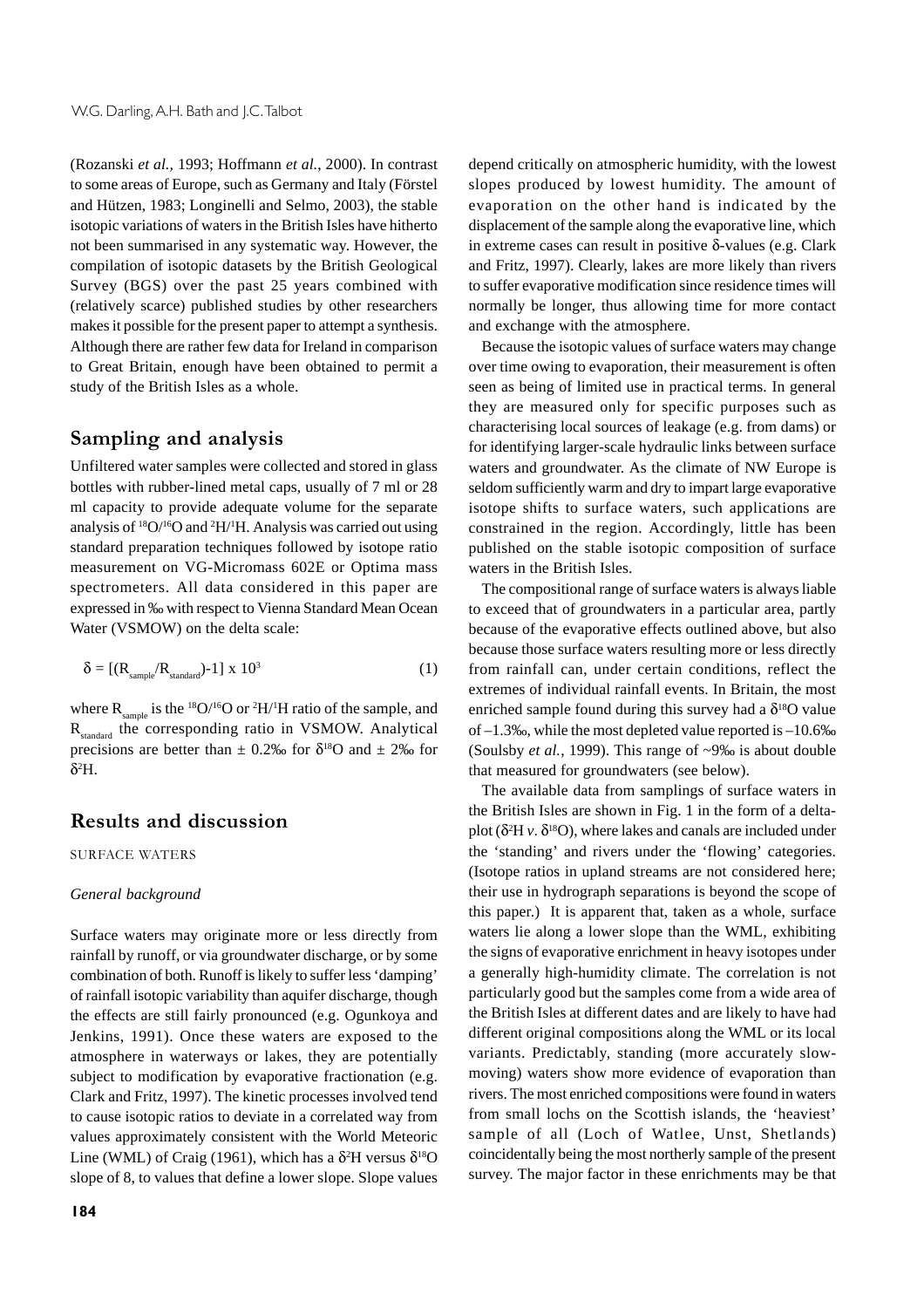

Fig. 1. δ*-plot for surface waters from the British Isles (BGS unpublished data). The datapoints are arrayed along a lower slope than that of the World Meteoric Line (WML) of Craig (1961), indicating the effects of evaporative fractionation. Standing waters exhibit these effects more strongly because they have more time to evaporate.*

high average wind velocities in the Scottish islands lead to relatively large evaporation/inflow ratios in the smaller basins.

#### *River variations*

Most rivers have two main sources of water: runoff and baseflow. At any one time, the balance between these depends partly on the geology of the catchment and partly on the season of the year. Thus, for example, rivers at the end of a typical British summer contain a low flow (baseflow) which primarily represents the discharge from the aquifer(s) over which the river passes. In an attempt to discover to what extent river waters may vary in isotopic composition over the course of a year, monthly samples were collected from the River Thames at Wallingford from December 1997 to December 1998. The results are shown in Figs. 2 and 3.

Several points about these data should be noted: (i) the river isotope values are spot samples taken during the month concerned and do not represent mean or weighted mean values; (ii) the flowrates are based on measurements taken at a weir a few km up-river from the collection point; (iii) the rainfall data refer to the Wallingford collection station (Darling and Talbot, 2003) but are assumed to be reasonably indicative of conditions further up the catchment.

Figure 2 shows that there was little variation in the isotopic composition of the river water over much of the year. Only in late summer and early autumn was there much change. After two months of low flow at the end of August there was some isotopic enrichment, which judging by the displacement from the WML (Fig. 3) may have been due to



Fig. 2. *The River Thames at Wallingford during 1998 in its isotopic and hydrological context: (a) mean monthly river flow (measured at the nearby Day's Lock site of the Environment Agency) is compared with total monthly rainfall, (b) δ<sup>18</sup>O values for monthly spot samples of river water are compared to weighted mean monthly values of rainfall from the Wallingford meteorological site (Darling and Talbot, 2003) .*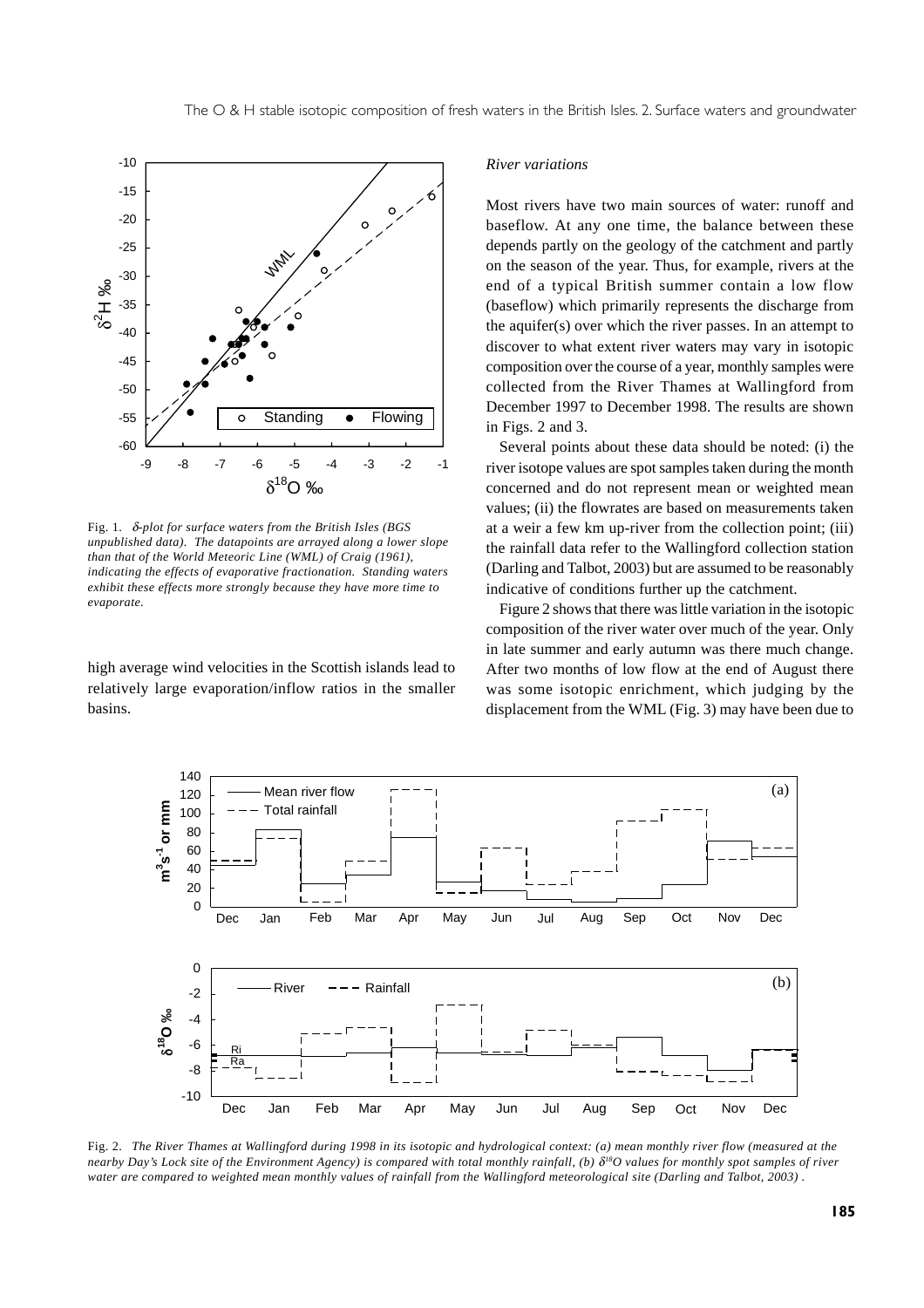

Fig. 3. δ*-plot of River Thames monthly spot sampling during 1998. Note that the largest variation occurs over the autumn months (Sep-Nov).*

evaporation. In November the situation was reversed with high flow and a depleted isotopic composition. The isotopic composition of October and November's rainfall as measured at Wallingford was relatively depleted, and runoff from these events seems likely to have contributed to the river's composition. However, isotopically depleted rainfall and high river flow the previous January had no marked effect on river composition. At the beginning of autumn there may be insufficient soil moisture left after summer evapotranspiration to buffer the isotopic signature of water from the first few rainfall events of the 'winter' period as it moves via infiltration to feeding the river, while later on

there is enough mixing to result in a near-average river composition.

Two lesser rivers, the Darent and Stour, were studied more recently, again over approximately one year. The Darent was sampled a few km above Dartford, Kent, while the Stour was sampled in its upper course near Haverhill, Suffolk. Both can be regarded as Chalk rivers in their respective sampling areas and therefore have important baseflow components, though the Stour flows through a catchment dominated by boulder clay drift. Plots of  $\delta^{18}O$  *v*. time are shown in Fig. 4. These show an offset in isotopic composition for much of the year with apparently unrelated fluctuations in values, and a convergence over the course of the winter of 2002–03. These features are provisionally attributed as follows: the isotopic offset is due partly to different degrees of rainout affecting Kent and Suffolk, but rather more to the existence of extensive gravel workings on the Darent upstream, particularly in the Sevenoaks area, which promote evaporative enrichment for much of the year. The convergence is caused by the notably wet autumn flushing away any evaporated water from the Darent (the  $\delta^{18}$ O value for November rainfall at Wallingford, the largest monthly total for 25 years, is shown in Fig. 4). Other variations are the consequence of the balance between baseflow and runoff: even though both rivers are likely to be subject to basically similar rainfall isotope inputs, the drift cover in the Stour valley is likely to promote a different response to rainfall from that of the largely uncovered Chalk of the lower Darent.

The variations observed in the Darent and Stour tend towards the very small range of compositions noted by Lawler (1987) during investigations of the rivers Lambourn and Winterbourne in Berkshire. These are spring-fed streams



Fig. 4. *Plots of* δ*18O* v*. time for the rivers Darent (Kent) and Stour (Suffolk). Error bars as shown. The rivers respond rather differently to what is likely to be a similar rainfall isotope input. The composition of the somewhat isotopically-depleted heavy rainfall at Wallingford during November 2002 is also shown for reference.*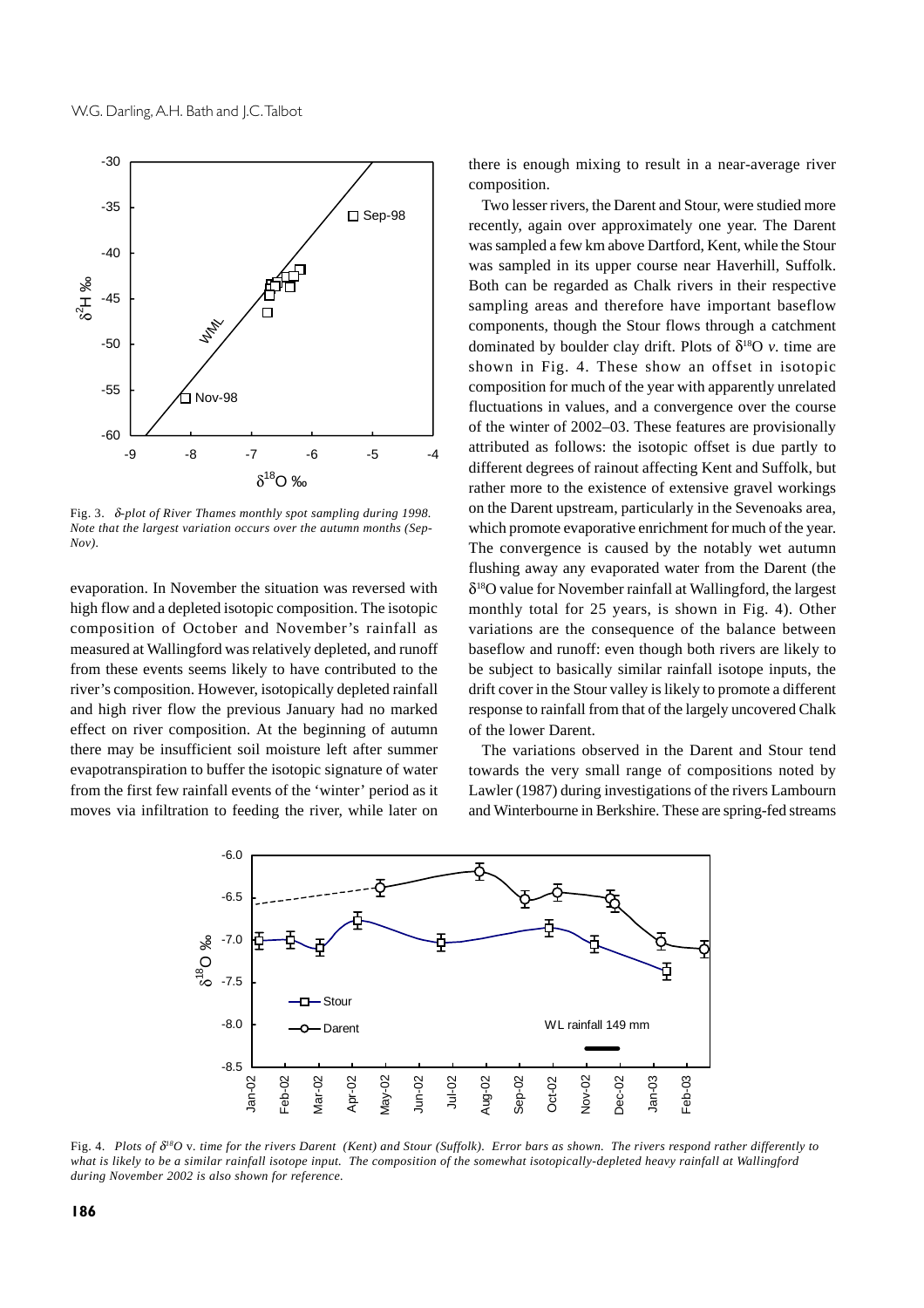in Chalk valleys and therefore consist overwhelmingly of groundwater discharge from the Chalk aquifer. In general, groundwaters are well-mixed and would therefore be expected to give rise to uniform stream compositions, except in markedly karstic units such as the Carboniferous Limestone (Lawler *ibid*).

#### **GROUNDWATER**

#### *The relationship between rainfall and groundwater*

Even in the more humid-temperate areas of the world, only a relatively small proportion of total rainfall will ever reach the underlying aquifer. The remainder will, apart from any direct runoff, be lost to evaporation or transpiration; since these reach their peak in summer, it is reasonable to assume that most recharge occurs in the winter. Indeed, Darling and Bath (1988) noted that drainage at the base of a 5 m deep Chalk lysimeter at Fleam Dyke in eastern England occurred only from around November to May.

Part 1 of this study (Darling and Talbot, 2003) shows that in Britain there is a tendency for winter rainfall to be more isotopically depleted than summer rainfall; this is a normal pattern for many regions of the world (Clark and Fritz, 1997). It might therefore be expected that the bulk isotopic composition of winter half-year rainfall (September– February) would be close to that of groundwater. Table 1 gives typical local groundwater isotopic compositions compared with the bulk compositions of winter, summer

and annual rainfall collected at three main stations: Wallingford (Oxfordshire), Keyworth (Nottinghamshire) and Valentia (Co Kerry).

Table 1 shows that water pumped from the Chalk in the vicinity of Wallingford has a  $\delta^{18}O$  composition very close to the weighted mean of rainfall, implying that winter and summer rainfall alike are contributing to recharge. Groundwaters from the Triassic Sherwood Sandstone aquifer in the vicinity of the Keyworth station show a bias in favour of winter rainfall. Since the climate of Keyworth is little different from that of Wallingford, especially in terms of rainfall amount, the bias seems likely to be attributable to differences in the physical properties between chalk (coccolith limestone) and sandstone. The sandstones forming major UK aquifers (Sherwood Sandstone and Lower Greensand) tend to have freely-draining unsaturated zones, in which infiltrating rainfall, if not intercepted for plant transpiration, will flow downwards as recharge to the aquifer. This would favour recharge of winter rainfall. In contrast, owing to an extremely fine texture, chalk porespaces are commonly close to saturation throughout the unsaturated zone (Barker and Foster, 1981). This means that infiltrating rainfall is likely to be buffered by mixing with existing porewater. Only a proportion of the mixed water will be transpired, the remainder eventually becoming recharge with a composition at or near the weighted mean.

In apparent contrast to the case of the Sherwood Sandstone, Table 1 suggests that spring waters in the Valentia region are the result of rather greater recharge in summer,

*Table 1.* Averaged  $\delta^{18}O$  compositions of rainwater at collection stations compared to local groundwater compositions. Data from this study except where indicated.

|                                  | Wallingford | Keyworth <sup>1</sup> | Valentia <sup>2</sup> |
|----------------------------------|-------------|-----------------------|-----------------------|
| RAINFALL                         |             |                       |                       |
| $\delta^{18}$ O winter (Sep-Feb) | $-7.81$     | $-8.27$               | $-5.91$               |
| $\delta^{18}O$ summer (Mar-Aug   | $-6.63$     | $-6.99$               | $-4.92$               |
| $\delta^{18}$ O whole year       | $-7.28$     | $-7.67$               | $-5.51$               |
| Collection period                | 1982-2001   | 1985-96               | 1960-99               |
| <b>GROUNDWATER</b>               |             |                       |                       |
| Average $\delta^{18}O$           | $-7.20$     | $-7.99$               | $-5.20$               |
| Std dev                          | 0.06        | 0.15                  | 0.08                  |
| Sample source (No)               | Tap $(8)$   | B/h(7)                | Spr(4)                |
| Aquifer                          | Chalk       | Sherwood Sst          | Peak <sup>3</sup>     |
| Collection period                | 1978–2001   | Early 1990s           | Jun 1993              |

1 groundwater data from Edmunds *et al.* (1996) <sup>2</sup>

rainfall data from GNIP (2002)

3 overlying Old Red Sandstone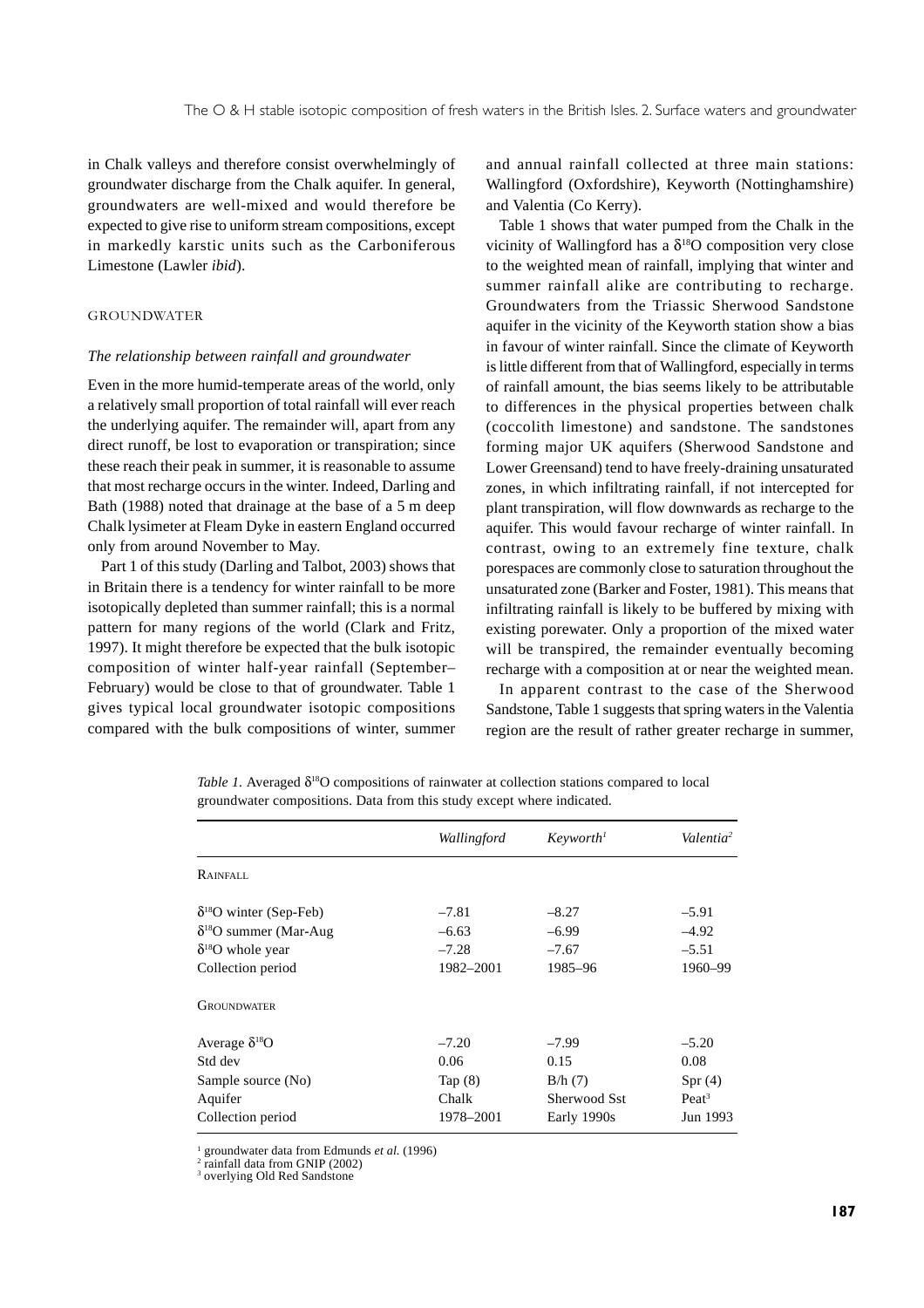but this seems unlikely since winter rainfall accounts for some 60% of annual rainfall in the region. The springs were sampled in June 1993; the low storage of the peaty deposits typical of the area favours relatively short residence times and therefore the spring compositions may have reflected a substantial contribution from the previous winter's rainfall which was atypically enriched (GNIP, 2002).

Although sparse, the available time-sequence data for groundwaters points to considerable homogeneity in isotopic composition below the level of circulation in superficial deposits. On a seasonal scale neither the shallow test boreholes at Altnabreac, Scotland (Kay *et al.*, 1984) nor a borehole at Malham, North Yorkshire (Lawler, 1987) showed any convincing evidence of variation (Fig. 5a, 5b), despite both the formations concerned (granite and Carboniferous Limestone respectively) being dominated by relatively rapidly-responding fracture permeability. Figures 5b and 5c also demonstrate that groundwaters pumped from the Chalk of southern England show little variation either on the seasonal or longer-term timescales, but this may reflect the buffering effects of chalk's high porosity. In aquifers where intergranular permeability predominates, such as the Sherwood Sandstone, waters would be expected to be well-mixed resulting in a similar degree of isotopic homogeneity.

Taken as a whole, the evidence suggests that the stable isotopic composition of groundwaters over the British Isles is close (i.e. within 0.5‰  $\delta^{18}O$ ) to the bulk composition of rainfall. This is presumably the result of mixing between new rainfall and older soil water, which must occur so rapidly that evapotranspiration does not use exclusively new water; transpiration would in any case be derived from a range of rooting depths. (An alternative view is that spring and summer rainfall is wholly, or almost wholly, used up by evapotranspiration, and that recharge consists effectively of a mixture of 'heavy' autumn and 'light' winter rainfall that happens to approximate the annual average. However, examination of the Wallingford record from Darling and



Fig. 5. *Plots of* δ*18O* v*. time showing the general lack of significant seasonal or decadal change in typical pumped shallow groundwaters: (a) Altnabreac shallow test boreholes from Kay* et al*. (1984), (b) domestic supplies from the Carboniferous Limestone (Higher Tren House, Malham, W Yorks) and Chalk (Manor Farm, Lambourn, Berks) from Lawler (1987) and (c) mains supply from the Chalk (Cleeve Pumping Station, Oxon) from this study. Datapoints are shown with measurement precision error bars.*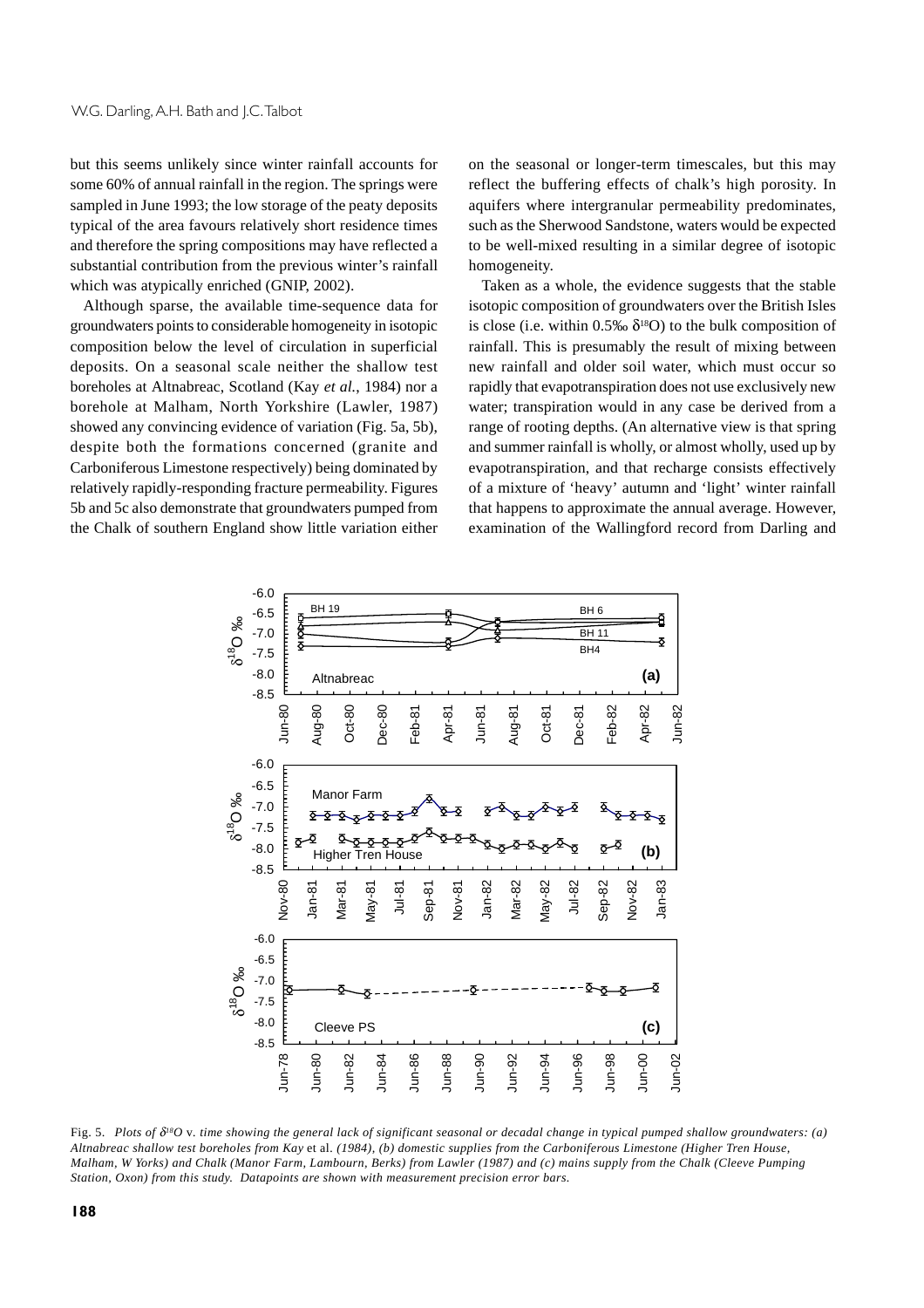Talbot (2003) shows that all combinations of months between September and May give weighted averages more depleted than local groundwaters.) The evidence further implies that groundwaters preserve a good record of rainfall integrated over the last tens of years or more. Accordingly, groundwater and bulked rainfall isotope values are to a great extent interchangeable, in that one can be reasonably well predicted from the other.

#### *Groundwater isotope maps*

Two contour maps showing the compositions of  $\delta^{18}$ O and δ2 H respectively for 'recent' groundwaters in the British Isles are presented in Fig. 6. The maps are based primarily on BGS studies, but also use data from Hiscock *et al.* (1996) and Kimblin (1995). All the points chosen are in unconfined aquifers and are known or believed to represent groundwaters recharged well within the Holocene (0–10 ka BP), and therefore unlikely to contain any groundwater from Glacial times ('palaeowater'). Additionally, all the waters are considered to have suffered little or no modification by

processes such as evaporation which might otherwise have affected isotopic compositions.

The inset to Fig. 6 shows that the density of the groundwater sampling on which the maps are based is variable, with lowest densities in Scotland, Wales and Ireland largely because these countries depend more on surface waters to meet their needs. The contouring on the maps is therefore more speculative in these areas. No account of sampling altitude has been taken because correcting to sea level values is not a viable option. Over much of the British Isles this is unlikely to be a significant issue, but in areas of high relief the isotopic contouring is more of a compromise and it is in these areas that some groundwaters are likely to have isotopic compositions outside the contour interval, most probably on the depleted side.

As would be expected, both maps show essentially similar features. The spread of isotopic compositions is relatively large, covering ranges of almost 4‰ in  $\delta^{18}$ O and 30‰ in δ2 H. Despite the complexity of their weather patterns, the British Isles receive most of their rainfall from the southwest, and this basically controls the areal isotopic distribution.



*Fig. 6. Contour maps of* δ*18O and* δ*<sup>2</sup> H in recent groundwaters of the British Isles. Inset: the distribution of dots indicates the density of sampling, which in turn indicates the reliability of contouring in a particular area.*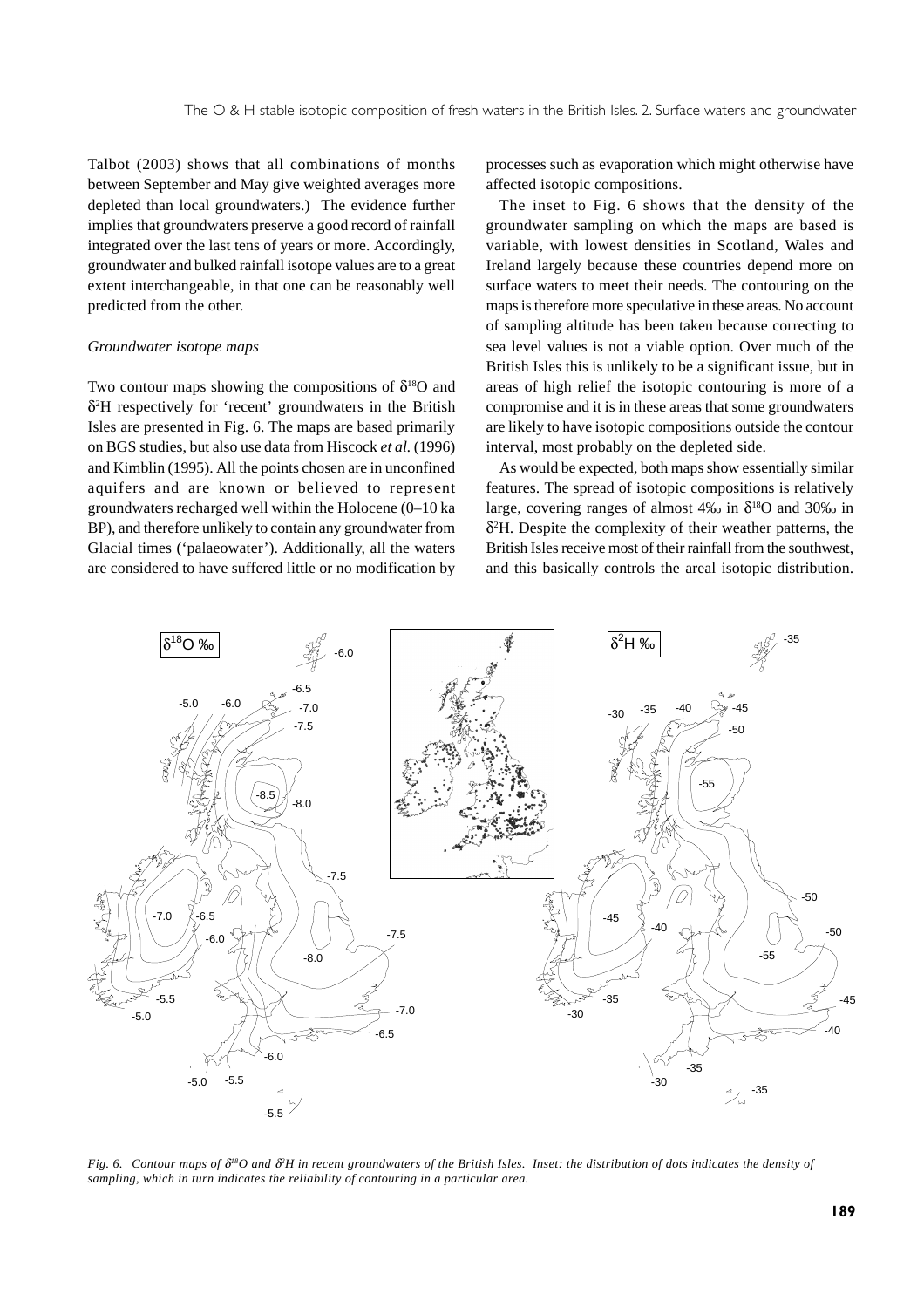However, the topography of the islands exerts some influence, particularly the Pennines of England and the Highlands of Scotland where sizeable isotopic depletions take place between the western and eastern sides of the country owing to the orographic patterns of rainfall distribution. Conversely, in flat-lying areas such as the Midlands of Ireland and England there is relatively little change. Proximity to the sea can have a profound effect: for example, although the distance from Land's End to the northern Outer Hebrides is some 1000 km there is little isotopic change. Indeed, there are some indications from the database that all peri-coastal areas, even on eastern leeward coastlines, have groundwaters rather more enriched than those inland. However, the database is not yet comprehensive enough to demonstrate such an 'edge effect' convincingly.

As might be expected, the pattern in variation of groundwater stable isotope ratios resembles to an extent that of average rainfall amount (Fig. 7). Basically, the lower the amount of rainfall the greater the depletion in the heavier



isotopes 18O and 2 H. However the equivalence is not unconditional because of altitude effects: for example, the large amounts of rainfall depicted for the Scottish Highlands would be expected to have a relatively depleted weighted average composition at higher elevations because of temperature effects. Air temperature might also be expected to show some relationship; Fig. 8 shows that the similarity



Fig. 7. *Thirty-year average rainfall distribution for the British Isles over the period 1961–1990, based on UK Meteorological Office and Met Eireann data.*

Fig. 8. *Thirty-year average January and July temperatures for the British Isles, based on UK Meteorological Office and Met Eireann data.*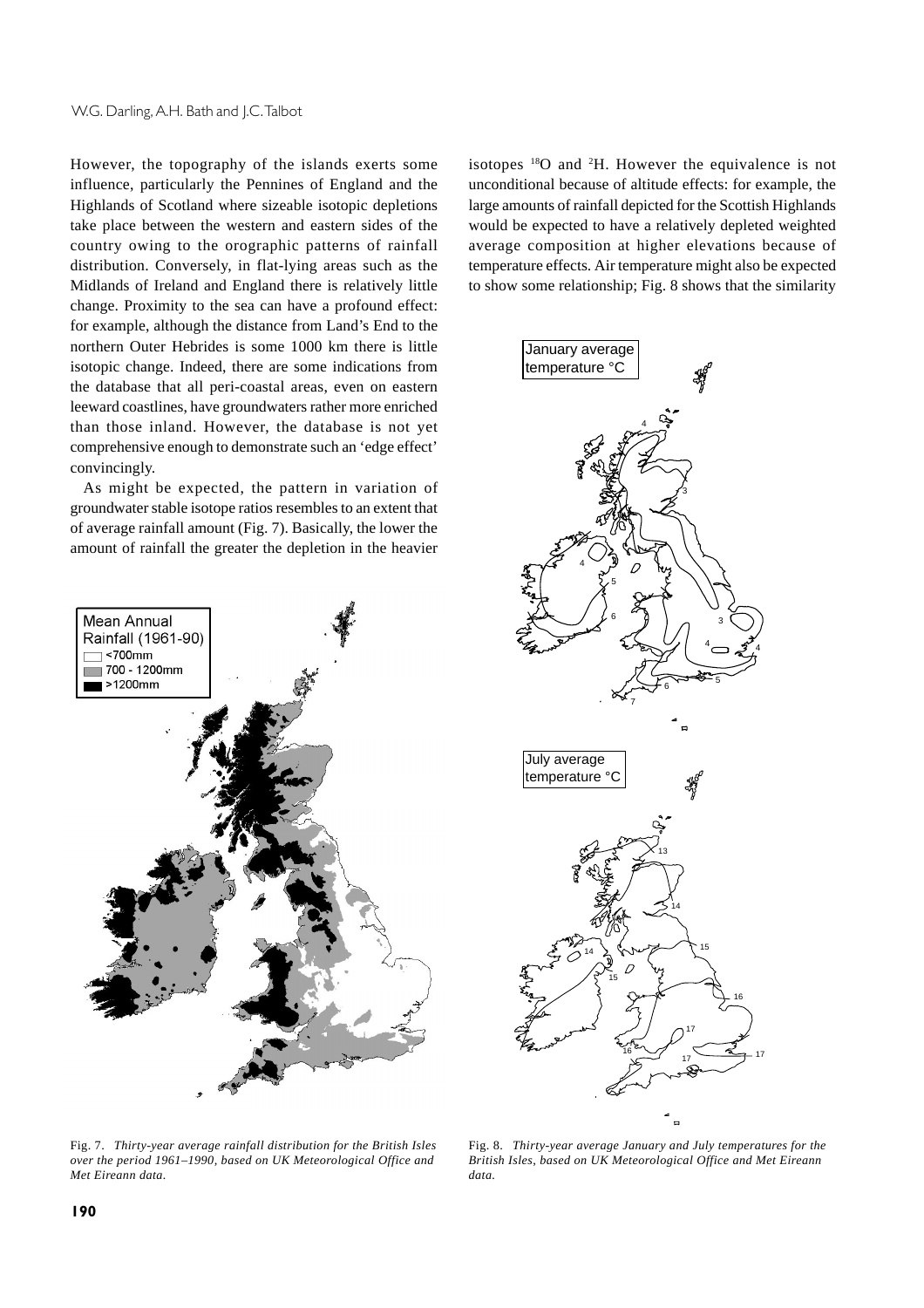is much more marked for the January rather than the July means. This is slightly surprising given that it has been shown above that groundwater isotopic values are by no means controlled exclusively by winter half-year rainfall. Clearly the three-way relationship between rainfall, temperature and groundwater isotopic composition is complex.

#### *Altitude effects*

Most of the groundwaters measured were obtained from lowland areas where the effects of altitude on rainfall compositions will have been either small or minimal. However, Darling and Talbot (2003) show that these effects can be significant in areas of high relief. Accordingly in mountainous areas the contouring of Fig. 6 only represents groundwater composition in broad terms, though this is perhaps of limited practical concern because in general such areas do not have significant groundwater reserves.

There are a few instances in Scotland where high-level spring data are available against which to test the altitude effect of approximately –0.25‰  $\delta^{18}$ O per 100 m ascent which was observed for rainfall in the Monachyle catchment at Balquhidder (Darling and Talbot, 2003). A sample collected for the present study from a spring at 850 m aod (above ordnance datum) on Sgurr Beag (NGR 19970 81080), Northwest Highlands, had a  $\delta^{18}$ O composition of  $-7.1\%$  compared to  $-5.7\%$  for a groundwater seepage at 150 m aod in nearby Barrisdale (NGR 18620 80450). Assuming the low discharge rate reflected an essentially locally recharged water, an altitude effect of –0.20‰ per 100 m is indicated, consistent with the Monachyle rainfall data.

In the Grampian Highlands to the east, a spring in Dalvorar Corrie (NGR 30407 78856) near Braemar had a  $\delta^{18}O$  value of –9.4‰ for an altitude of 700 m aod, while a spring in the Drumtochty Forest at 300 m aod (NGR 30703 78154) had a value of –8.2‰. This equates to an altitude effect of –0.30‰ per 100 m. While the magnitude of the altitude effect in both localities is similar, the groundwaters in the Grampian Highlands are much more depleted owing to the distance from the Atlantic coast and consequent operation of rainout effects (Darling and Talbot, 2003).

In Part 1 of this study (Darling and Talbot, 2003) it was explained that snow often has a highly depleted isotopic composition because the frozen water cannot re-equilibrate with air at higher temperatures during its fall. The fact that the higher mountains of Scotland in particular receive a sizeable part of their precipitation in the form of snow suggests that some very negative groundwater values should be found due to the infiltration of snowmelt. However, as

the Sgurr Beag and Dalvorar examples show, this does not seem to occur, presumably because most snowmelt leaves the catchments as surface water. Even on the high massif of the Cairngorm Mountains to the north of Braemar, where up to 40 percent of precipitation may fall as snow, the most depleted composition sampled from a spring at 970 m was –9.7‰ (Soulsby *et al.*, 1999), which conforms reasonably well with the Braemar altitude effect quantified above. This suggests the most depleted, reasonably well-mixed groundwater that could be expected in the British Isles under today's climatic conditions would have a  $\delta^{18}$ O no more negative than about –10‰.

#### *Secular changes*

While the groundwater maps shown in Fig. 6 reflect bulk rainfall isotope values integrated over periods probably averaging tens to hundreds of years, in the longer term there have been changes in bulk rainfall composition across the British Isles. Radiocarbon dating of residence times of older waters in the confined zones of the principal aquifers indicates that waters from the late Pleistocene (i.e. ages of 10 ka and upwards) are of the order of 1.5‰ more depleted in  $\delta^{18}O$  (and concomitantly in  $\delta^2H$ ) compared to presentday compositions (e.g. Darling *et al.*, 1997). These differences are related primarily to the lowering of recharge temperature (RT) under peri-glacial climatic conditions. The  $\delta^{18}$ O seasonal temperature effect of 0.23‰ per °C noted for rainfall at Keyworth (Darling and Talbot, 2003) can be compared with noble gas RT and isotopic data from the local Triassic sandstone aquifer which yield a depletion of approximately 1.5‰ in  $\delta^{18}O$  for a temperature drop of 5–6°C (Bath *et al.*, 1979). However, because ocean waters would have been up to 1‰ more enriched in  $\delta^{18}O$  during glacial periods (Schrag *et al.*, 1996), the real isotopic depletion in the palaeowaters is closer to 2.5‰. This would amount to a secular temperature effect of around 0.45‰ per °C. This difference indicates that while the seasonal temperature effect to a degree mimics climate change insofar as it goes through summer and winter extremes (Siegenthaler and Matter, 1983), there are additional factors affecting the long-term  $\delta^{18}O/RT$  relationship. These might include changes in temperature difference between source and recharge areas, changes in sea level and therefore land area, and changes in seasonality of recharge.

The maps in Fig. 9 attempt to show the isotopic composition of what would have been late-Quaternary unconfined groundwaters immediately prior to the Pleistocene-Holocene transition at some 10 ka BP. Information is most plentiful for the main aquifers of England but elsewhere the reconstruction is more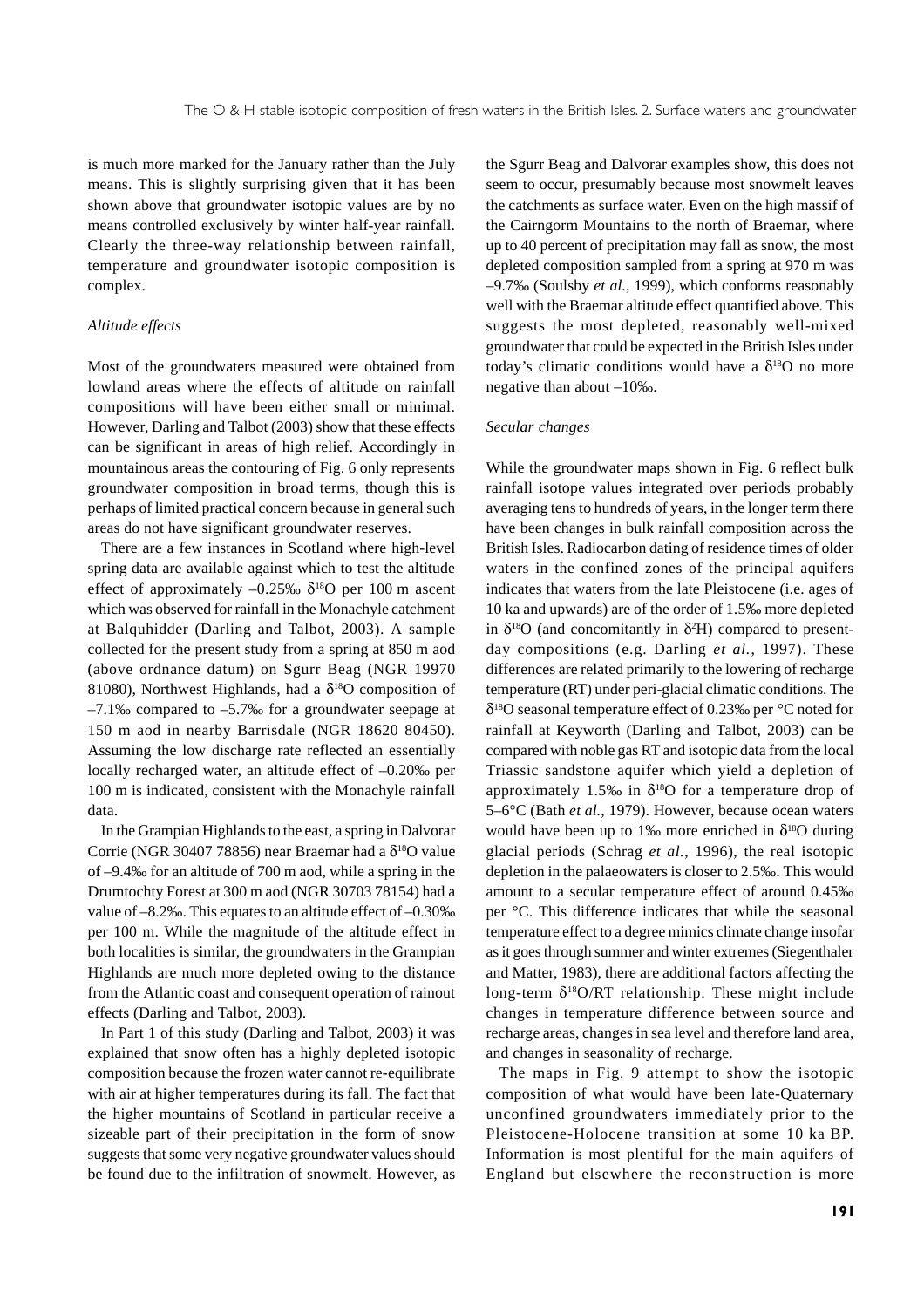

Fig. 9. *Tentative contour maps of* δ*18O and* δ*<sup>2</sup> H in unconfined groundwaters of the British Isles at the end of the Pleistocene prior to 10 ka BP. Based mainly on data from Alexander and Andrews (1984), Bath (1983), Bath* et al*. (1979), Bath* et al*. (1987), Bath* et al. *(1996), Bruck* et al*. (1986), Burdon (1985), Darling* et al. *(1997), Edmunds* et al*. (1998), Edmunds e*t al*. (2001), Evans* et al*. (1979), Kay* et al*. (1984), Lucey (1987), and Tellam (1995).*

speculative. At least in southern Britain, the present pattern of geographical differentials in isotopic composition appears to have been largely retained from the Quaternary, indicating that air-mass trajectories have remained substantially similar since at least the late Pleistocene. (This supports the view of Rozanski (1985) that European atmospheric circulation has been unchanged for at least 35 ka.) Beyond the Quaternary, the little evidence available from the British Isles is much more difficult to interpret (Darling *et al.*, 1997).

#### SOURCES OF WATER SUPPLY

Where water is supplied from unconfined aquifers in the vicinity, the stable isotopic composition of piped water ('tapwater') will be representative of local groundwater because there is no significant opportunity for fractionation to occur. Under other circumstances, tapwater may not be representative of local shallow groundwater. It may have been brought in from elsewhere (for example the use of lakes in Cumbria to supply the Manchester conurbation), or subject to evaporation in lowland rivers and reservoirs, or derived from upland impoundments, or obtained from palaeowaters in confined aquifers.

The results of a limited survey of tapwaters in Great Britain

are shown in Fig. 10. They show that for many lowland areas agreement between tapwater values and shallow groundwater  $\delta^{18}O$  contours is reasonably good. Larger differences occur in areas where supplies are likely to be obtained from mountain lakes, or where open reservoirs are an important element in meeting water demands. In the former case tapwater would be more depleted, and in the latter case more enriched, than would be anticipated on the basis of the groundwater contouring. Fig. 10 shows some examples of depletion in the Scottish Highlands, and both enrichment and depletion in SW England where water supplies may be derived from reservoirs of different sizes and elevations. It also shows that Central London tapwater has a composition isotopically heavier than would be expected from local shallow groundwater. In fact, much of London's mains water supply is abstracted from the Thames; by the time it reaches Wallingford some 70 km to the west, the river has already acquired a somewhat enriched average composition (Fig. 3).

#### THE BRITISH ISLES IN WIDER CONTEXT

To put the British Isles in its northeastern Atlantic maritime context, weighted means of rainfall from the Valentia, Lista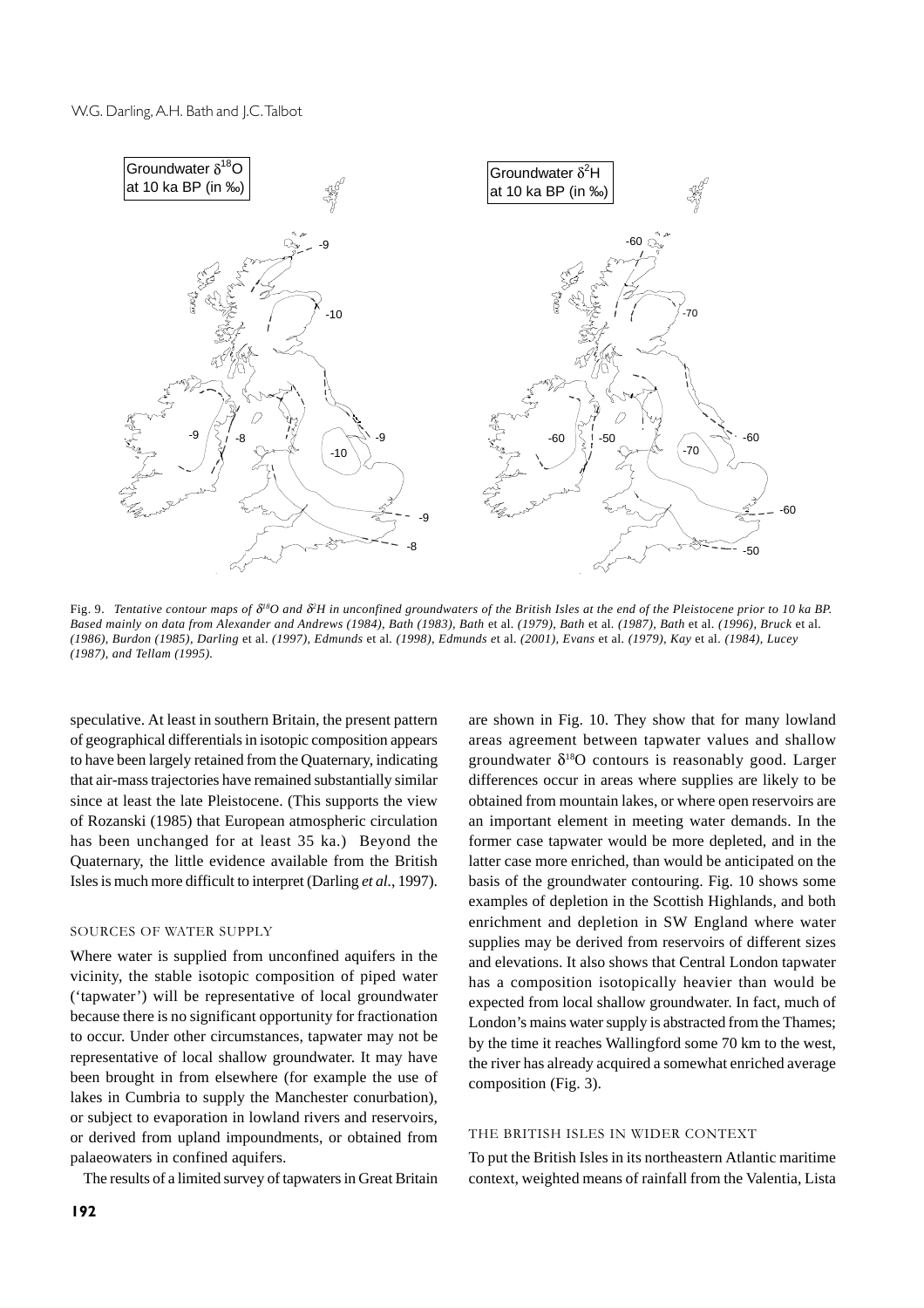

Fig. 10. *Tapwater* δ*18O compositions superimposed on the recent groundwater contour map from Fig 6. Agreement is reasonably good except for some northern and south-western localities (most tapwater data by courtesy of C Sonntag).*

(Norway) and Gröningen (Netherlands) stations of the IAEA-WMO Global Network for Isotopes in Precipitation (GNIP) are shown in Fig. 11 together with groundwater isotopic contours in the vicinity of the Channel coast of France (Lecolle, 1985; Chery *et al.*, 2000) and representative water compositions in the Shetland and Faeroe Islands. The results from the Faeroes (Fig. 12) are notable for the amount of isotopic depletion between the south (Suðuroy) and the north (Kunoy and Borðoy), presumably due to rainout effects over the islands which reach altitudes in excess of 800 m. The value used in Fig. 11 is the average for the two sites on Suðuroy, the most isolated island and with a relatively low relief, where rainfall should be least modified by topographic interactions.

On the basis of the rainfall-groundwater relationship considered above, it is assumed that average groundwater compositions are comparable with weighted mean rainfall for a particular location. The data in Fig. 11 confirm that



Fig. 11*. The wider perspective for the northeast Atlantic: long-term weighted means of* δ*18O (above) and* δ*<sup>2</sup> H (below) for the rainfall collection stations at Valentia, Wallingford, Gröningen and Lista (rectangles, data from GNIP, 2002), plus representative water compositions from the Shetland and Faeroe Islands (ovals, data from this study). French contours for* δ*18O in rainfall from Chery* et al*. (2000) after Lecolle (1985).*

proximity to the ocean can have a profound effect on isotopic compositions. Although the Faeroe Islands lie some 10 degrees in latitude to the north of Valentia Island, isotopic depletion is small: there is, for example, significantly more depletion between Land's End and Wallingford, only 350 km apart (see Fig. 6). However, isotope values do not always depend directly on proximity to the ocean; predominant wind and ocean current directions are also important. Thus waters found at Lista are isotopically heavier than those at Gröningen several hundred km to the south, because the latter experiences more of the 'continental effect'. The rainfall  $\delta^{18}O$  contours from the Channel coastal zone of France match up only approximately with the English groundwater contours of Fig. 6, but the French database is at a preliminary stage (Chery *et al.*, 2000).

### **Conclusions**

Surface waters show evidence of evaporative fractionation but, given the temperate nature of the climate of the British Isles, isotopic enrichments are generally small. Monthly sampling from the Upper Thames indicates that its isotopic composition is a complex balance between surface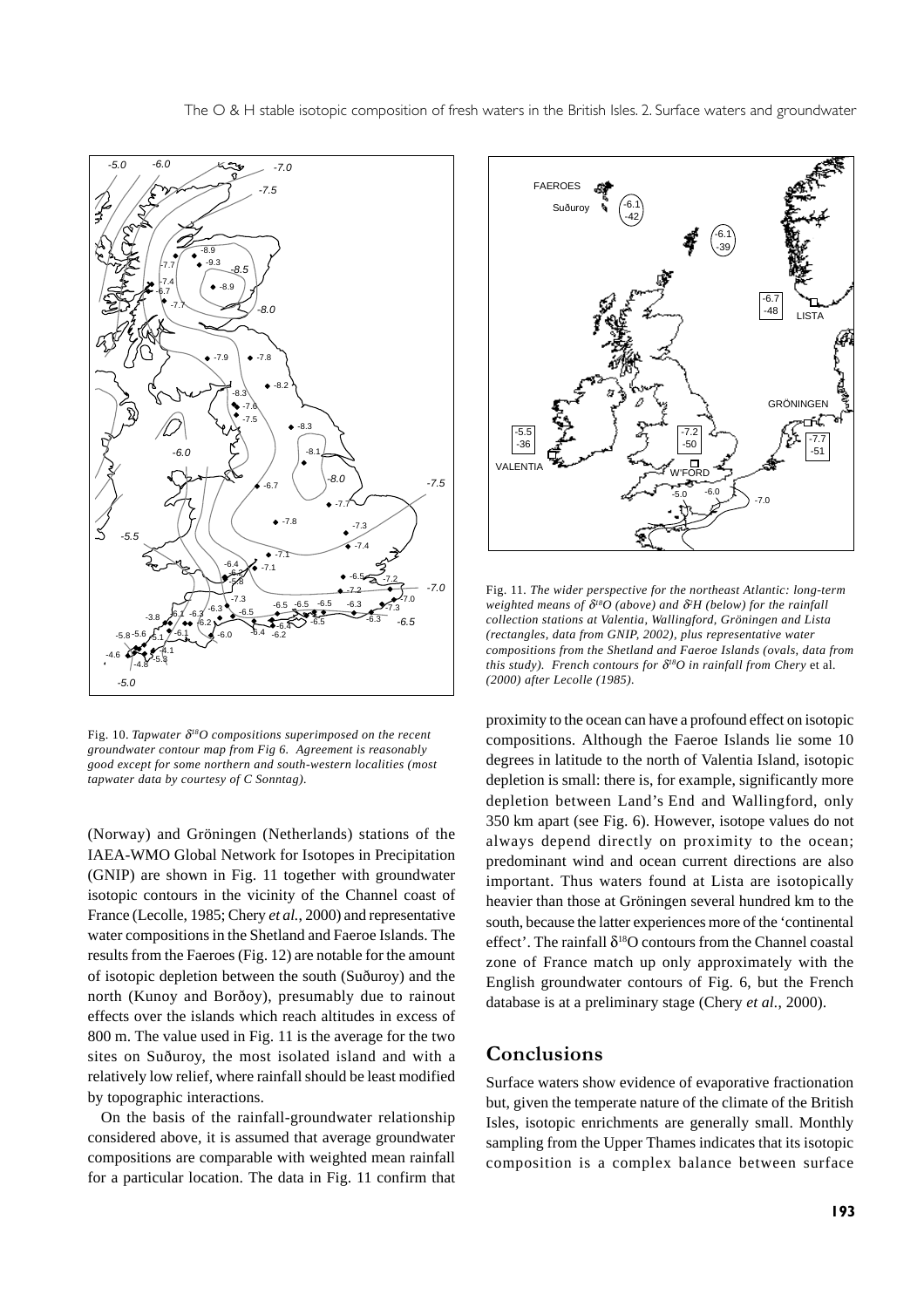![](_page_11_Figure_1.jpeg)

Fig. 12. *Map of the Faeroe Islands showing water compositions (*δ*18O,* δ*<sup>2</sup> H) at selected sites. The northern islands reach altitudes of over 800 m, resulting in the observed SW to NE isotopic depletions.*

contributions and groundwater inflow, modified by soil conditions and evaporative effects. Periodic sampling from lesser Chalk rivers has so far revealed a lower amplitude of variation.

Comparison of bulk rainfall at Wallingford, Keyworth and Valentia with local groundwaters shows some differences between the areas, probably due to local soil physical or hydrogeological factors. Nevertheless, long-term rainfall and groundwater isotopic values appear to be reasonably representative of each other.

Maps of the  $\delta^{18}O$  and  $\delta^2H$  composition of recent, unconfined groundwaters in the British Isles have been compiled largely from survey data. These show depletions consistent with the continental effect. The influence of the altitude effect is less obvious but, where explored on the local scale, agrees broadly with that observed for rainfall in Part 1 of this study (Darling and Talbot, 2003).

The groundwater maps are considered to represent isotopic compositions basically at the present day in geological terms (perhaps decades or possibly centuries old in some cases). On a longer timescale, there is evidence

mainly from the old groundwaters presently found confined in major aquifers that isotopic compositions were more negative beyond ~10 ka ago. Maps reconstructing unconfined groundwater compositions at around this time suggest that there has been relatively little change in airmass trajectories since then.

Consideration of the countries and islands around the British Isles reveals that proximity to the ocean often has a profound effect, with islands more than 10 degrees apart in latitude possessing waters with similar isotopic compositions.

### Acknowledgments

Most of the groundwater data considered in this paper have come from studies carried out by staff of the British Geological Survey over the past quarter-century. Several colleagues helped to 'fill in the gaps' on and off duty — in this regard the authors are particularly grateful to Dave Buckley, Chris Milne and Pauline Smedley. Samples from Shetland, the Outer Isles of Scotland and parts of western Ireland were kindly provided by the local councils (Shetland Islands, Western Isles Regional, Sligo and Mayo County Councils), and in the case of the Faeroes by the Food and Environmental Agency (Heilsufrøðiliga Starvsstovan). CEH Wallingford is thanked for the Thames sampling and flow data, and Prof C Sonntag, University of Heidelberg, for the donation of his tapwater data. Helpful reviews were provided by Tim Atkinson and Kazimierz Rozanski. This paper is published with the permission of the Executive Director, British Geological Survey (NERC).

### References

- Alexander, J. and Andrews, J.N., 1984. Hydrogeological investigations in the Harwell region: the use of environmental isotopes, inert gas contents and the uranium decay series. *British Geological Survey Report* FLPU 84-7, Keyworth, UK.
- Andrews, J.E., Riding, R. and Dennis, P.F., 1997. The stable isotope record of environmental and climatic signals in modern terrestrial microbial carbonates from Europe. *Palaeogeogr. Palaeoclimatol*., **129**, 171–189.
- Barker, J.A. and Foster, S.S.D., 1981. A diffusion exchange model for solute movement in fissured porous rock. *Quart. J. Eng. Geol.,* **14**, 17–24.
- Bath, A.H., 1983. Stable isotope evidence for palaeo-recharge conditions of groundwater. In: *Palaeoclimates and Palaeowaters: a Collection of Environmental Isotope Studies*, IAEA, Vienna, Austria. 169–186.
- Bath, A.H., Edmunds, W.M. and Andrews, J.N., 1979. Palaeoclimatic trends deduced from the hydrochemistry of a Triassic sandstone aquifer, United Kingdom. In: *Isotope Hydrology 1978*, Vol II, IAEA, Vienna. 545–566.
- Bath, A.H., Darling, W.G., George, I.A. and Milodowski, A.E., 1987. *Geochim. Cosmochim. Acta,* **51**, 3113–3118.